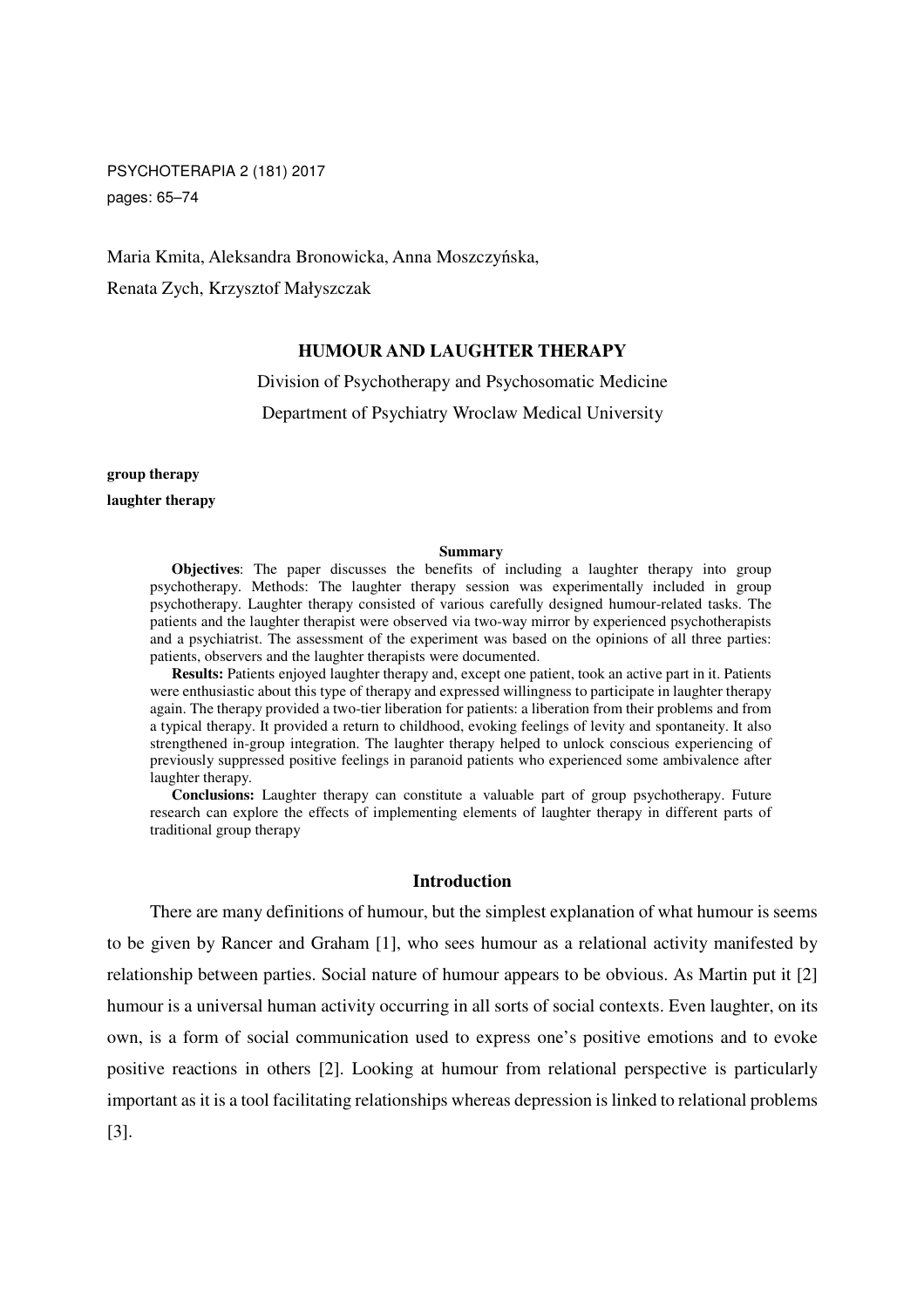Humour can occur in spontaneous communication during therapy, among patients or between patients and therapists. It is also possible to introduce humour to therapy by means of specially prepared workshops. Such an initiative can enrich an existing therapy programme for example for patients suffering from depression. Such workshops can be organised in the form of laughter yoga or laughter therapy (humour therapy). It is important to note the difference between laughter yoga and laughter therapy. Laughter yoga is about exercising diaphragm, laughing on demand, infectious laughter. As organisation Laughter Yoga (www.laughteryoga.org) puts it [4] laughter yoga is not based on humour or jokes, but is connected with breathing exercises. Thus laughter in laughter yoga is not a spontaneous reaction to jokes but is in a way physiologically forced and then maintained by the group.

As for laughter therapy, it seems best to describe it as humour therapy or humour workshops. Its participants are given tasks that trigger laughter and also influence their humour. It means that the workshops participants laugh at the tasks they are asked to do but also create own humour joking about the tasks and what they associate with or joking about each other. Such workshops allow for creating humour situation between patients and their therapist. Laughter therapy we talk about in this paper uses comedy and cabaret projection to relax patients and as an introduction to subsequent tasks. The tasks are varied, sometimes are focused on returning to childhood and use gadgets and games for children and on other occasions they represent intellectual challenges and creativity exercises. Humour workshops, although new in Poland, in Western world have been practiced for some time now. For instance Dr Steven M. Sultanoff, owner of Humour Matters (www.humormatters.com) [5] is a psychologist who uses humour in his therapy and also trains medical personnel and mental health professionals in the use of humour in psychotherapy and for the maintenance of good mental health. Sultanoff uses jokes, anecdotes, cartoons, props and also experiences that illustrate how humour can change our thinking, behaviour and feelings.

The aim of both laughter yoga and laughter therapy is patient's/ participant's laughter. Laughter therapy in addition to triggering laughter, gives a chance to discover, appreciate and create humorous situations. Laughter is a spontaneous reaction to what workshop participants experience. During such workshops humour can help participants in communication and integration being their joint experience. As Sultantoff puts it, the most dramatic benefits of humour are not in laughter but in the cognitive and emotional management that humorous experiences provide [6].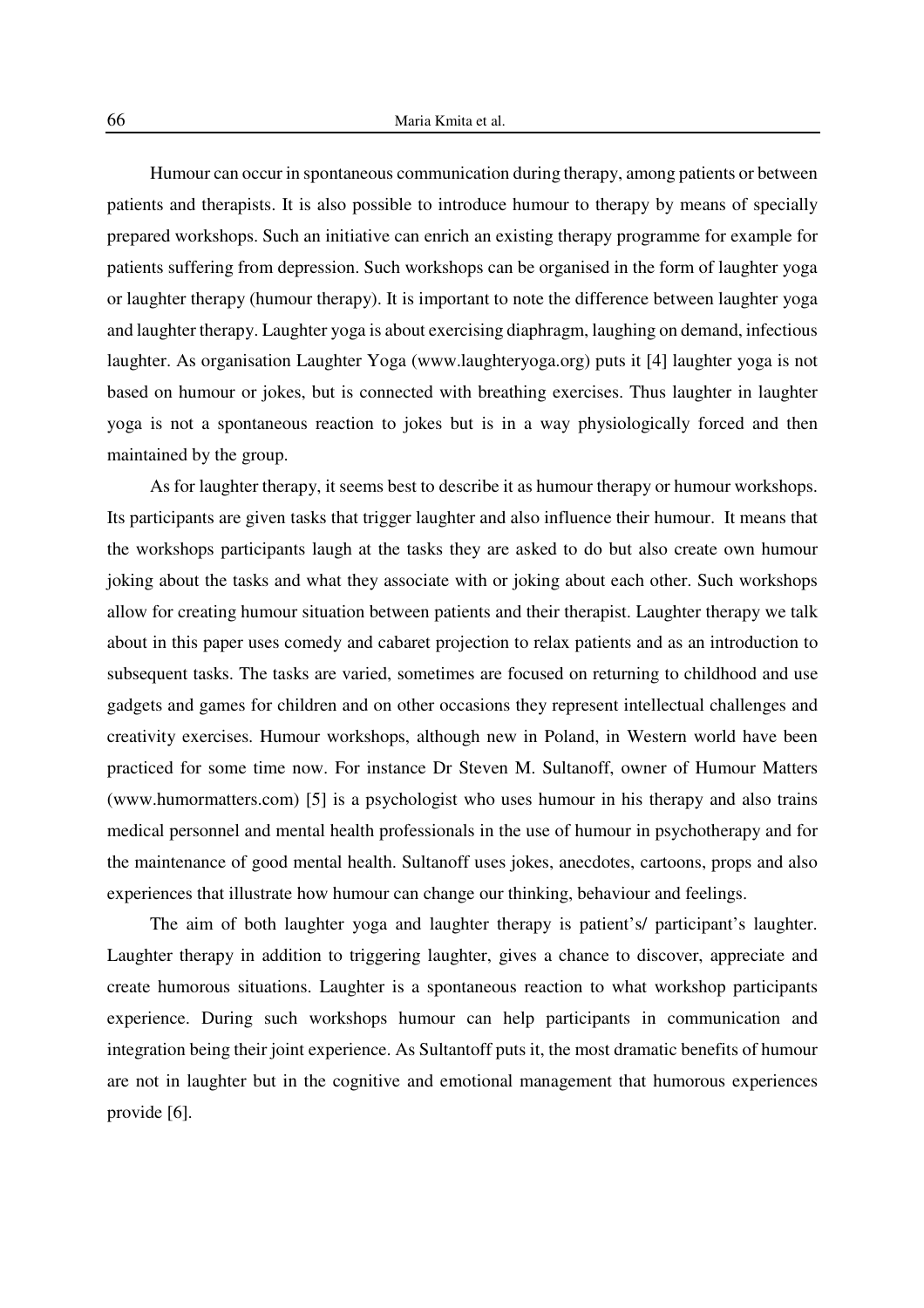It would seem that the concepts of humour and psychodynamic therapy, developed on the ground of psychoanalysis, are contradictory. Sultanoff [6] wrote that the integration of humour (something cheerful) with something as serious as psychodynamic psychotherapy may seem like a peculiar idea. The situation of crossing transference and countertransference, often negative on both sides, does not encourage the introduction of emotional elements like humor between patient and therapist. In classical Freudian psychoanalysis and some of its modifications, such as Melanie Klein's [7] relationship theory, the therapist tries to understand and convey his understanding through therapeutic interventions. This limits the contact with the patient to a highly conscious area controlled by the superego. Psychoanalysts Donald Winnicott [8] and Wilfred Bion [9] observed and described the consequences of traumatic experiences that patients cannot understand because they are idiosyncratic without social and cultural symbolism. It can be said that the intensity of traumatic experience closes them in the patient and prevents its intersubjective symbolization. This kind of experience in therapeutic contacts trigger in the therapist, through projective identification, his own experiences and associations, which are then projected onto a patient who does not understand them and treat as alien and intrusive. In situations where the symbolic code in therapeutic contact varies considerably, the possibilities for agreement are small, such as in psychotic states. A similar situation, but more hidden, occurs in the treatment of patients with early developmental personality disorders. Stern published in 1938 a concept of pathology "between" psychosis and neurosis which he called "borderline". Patients with this type of pathology were not able to use psychoanalysis as a treatment method, primarily because of the development of a "negative transference" [10]. Nowadays such patients are the majority in the day care departments for neurotic and personality disorders which requires searching for other than intellectual therapeutic conversation ways for establishing contact and other methods leading to expression of unsymbolized internal states. A broad group of such methods is psychodrama, allowing experiencing without excessive interpretation. As Pawlik [11] said, psychodrama can be both an independent treatment of psychiatric disorders and it can enrich psychoanalytic process with a deep, emotional experience that is difficult to obtain otherwise. Laughter therapy can also play a similar role.

Sultanoff [6] mentions the important benefits of inclusion of humour in psychotherapy: it helps to look at life's challenges from a different perspective. It can also be a tool for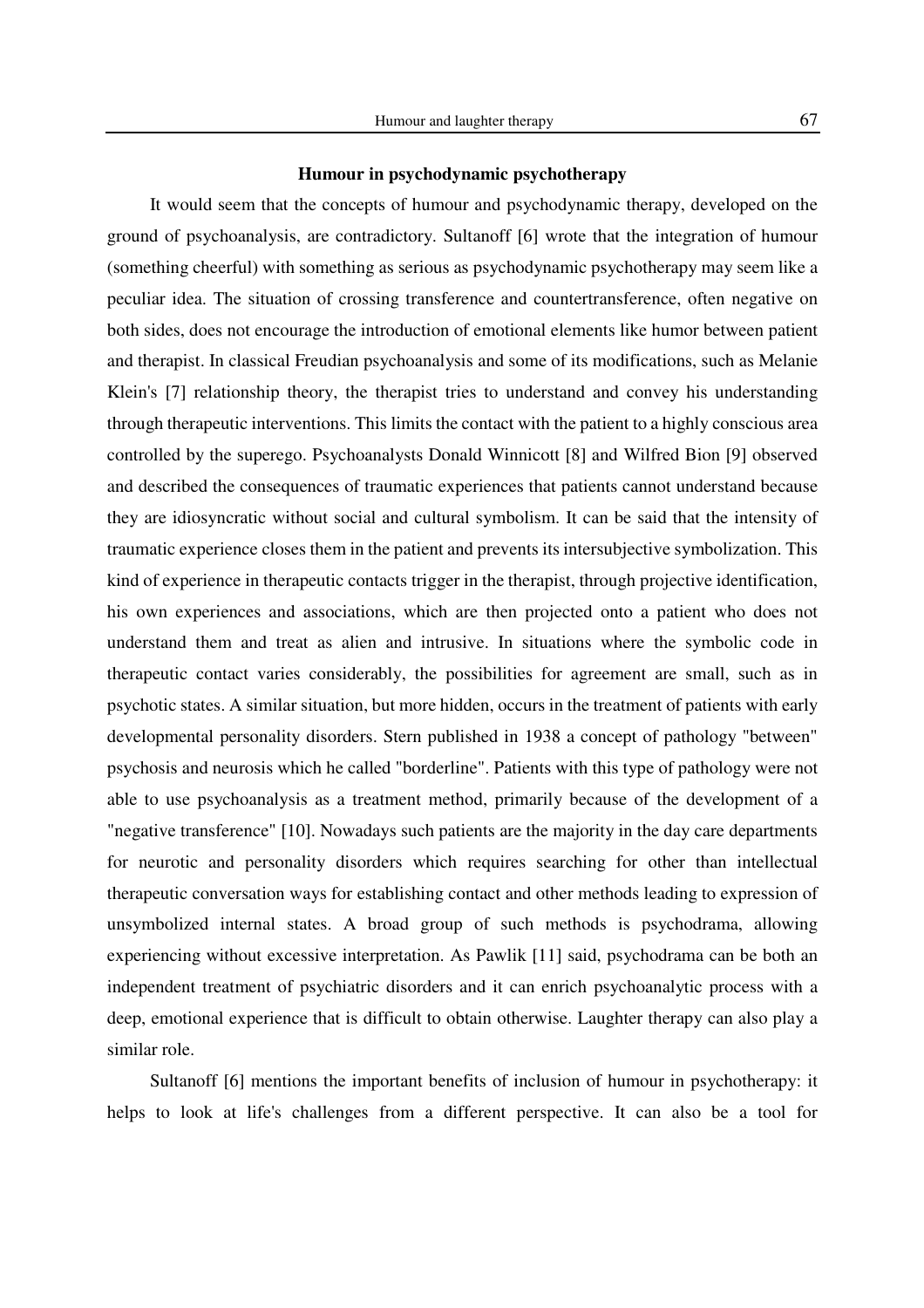communicating and confronting minimal stress on interpersonal relationships; it can change the emotions of patients, their behaviour, cognitive and physiological processes, it is also a diagnostic tool and a medium for building and strengthening therapeutic relationships. Similarly Nasr [12] argues that humor strengthens the bond between patient and therapist - it is more likely that patients who laugh with their doctors feel more connected to them, follow their advice and are more satisfied with their encounters.

Goldin and Bordan [13] show that by using humour in relation to the patient, the therapist offers the patient an alternative view of the patient's experience and creates a syringe that has therapeutic value. Thus, in addition to strengthening the relationship between the therapist and the patient, humour becomes a tool for assessing the level of pathology in the patient. What's more, it offers the patient less painful perspectives for his or her poignant experiences, enriches the patient's social repertoire, and provides a method for controlling stress [13].

Goldin and Bordan analysed the therapist's use of humour during therapy when humour helped patients to perceive the absurdity of their beliefs, to trigger their desire to question their own merits, to become aware of their own choices, and to question the patient's destructive approach to the problem. Goldin and Bordan note that sensing the optimal moment can be crucial for effective use of humour in therapy. They claim that if it is used too quickly, the therapist may be seen as incompetent or insensitive to the patient's problems. If humour appears too late, it may seem unrelated to the current topic of therapy [13].

Martin [2] emphasizes that healthy humour (e.g., non-aggressive, not self-deprecating) is an important component of general mental health. The author mentions that experimental research supports the view that humour is a mechanism that regulates emotions. Short-term effects of humour include: increased positive feelings of euphoria and well-being with perception of control and control and reduction of negative feelings such as anxiety, depression and anger. Martin points out that there is little evidence of long-term psychological benefits of exposure to comedies or laughter sessions over a period of days or weeks. He argues at the same time that such a state of affairs may be related to the fact that humour is not integrated into the daily experience of research participants. He also suggests that it is possible that humorous interventions would be more profitable if they were to increase the frequency of humorous situations and laughs spontaneously during everyday interactions, influencing the way people react to current experiences, thus affecting more effective regulation of emotions. It would probably require training people to adopt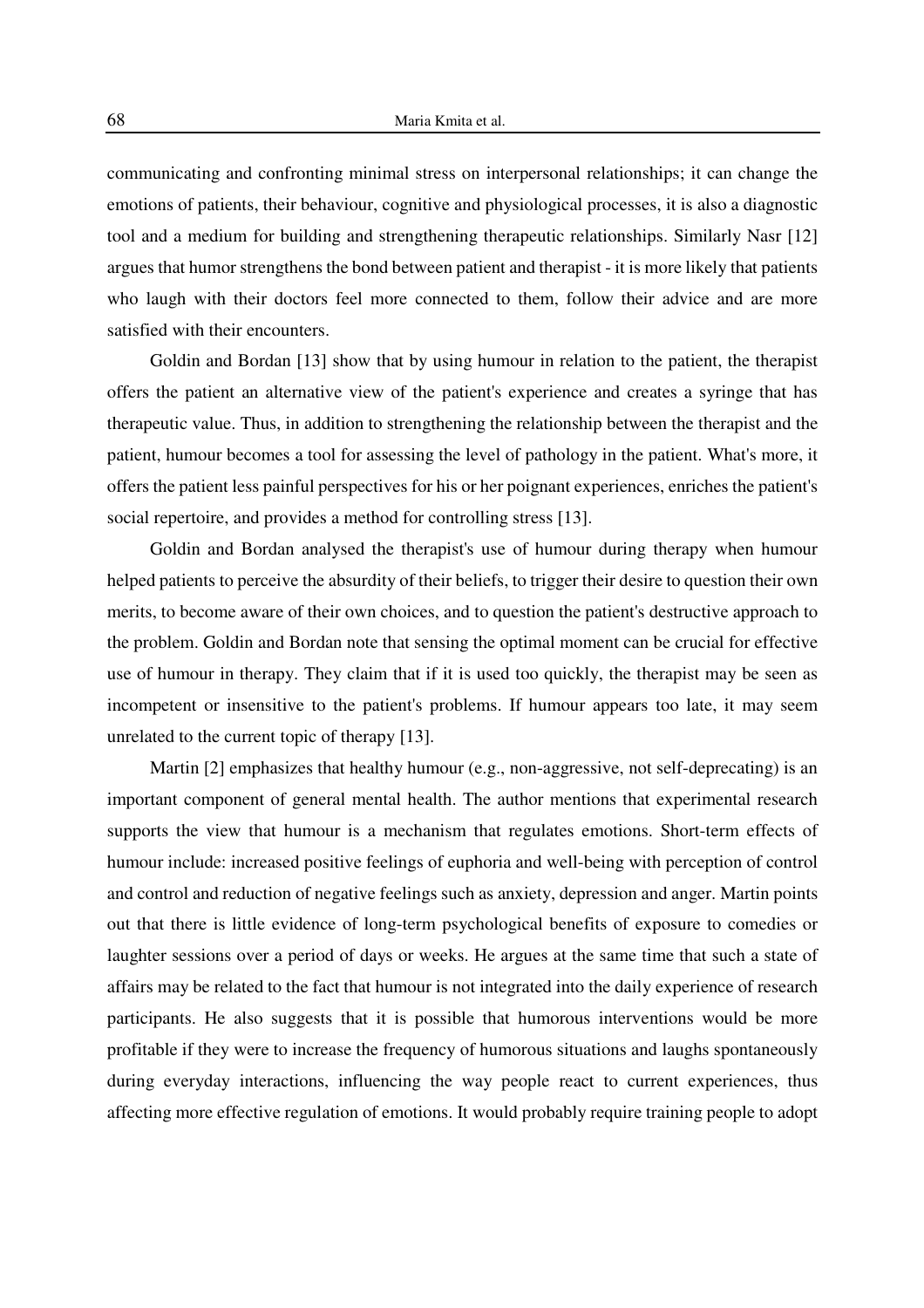a more humorous outlook on their daily lives and to create humour in their interactions with others.

## **Laughter therapy in the day care department for neurotic and personality disorders**

The Day Care Department for Neurotic and Personality Disorders of the Psychiatry Clinic of the Medical University of Wroclaw uses group psychodynamic psychotherapy as the main method of treatment. Groups are closed and last for 12 or 13 weeks. Every day on weekdays there are 2 group therapy sessions of 1.5 hours each with a half-hour break. Sessions have a fixed structure, for the first 45 minutes, one of the patients has a group session with one of the 2 therapists (selected by the patient), the next 45 minutes are devoted to reflections and free comments by the group members. One day a week is devoted to nonverbal activities in the form of psychodrama, games and play. To assess the suitability of laughter, we included it in non-verbal activities as one 1.5 hour long session.

We decided to introduce laughter in the second part of therapy cycle when the symbiotic needs of the group would weaken and the following would occur: the individuation, the distance to individual and group experiences, and the therapeutic alliance. We were concerned that in the initial phase of therapy where symbiotic and paranoid threads predominate, the participants would use humour therapy as a way to relieve transient frustration, as it is usually the case in early nonverbal sessions.

Our next doubt was whether laughter therapy would not violate the growing individualism and the withdrawal of the symbiotic needs of the depressive process. In the final phase of therapy, regression and separation processes are emerging which could be potentially disrupted too. Finally, we included laughter therapy in the second session of the 8th week of therapy (that in total lasts 12 weeks). Patients were informed about laughter therapy session at the beginning of the whole therapy and later during the session preceding it. The participants of the group during previous psychodrama in spontaneous expressions expressed a great curiosity about the laughter therapy which aroused their imagination.

During the first session, the patients participated in the psychodrama titled "Conversation with my father" which triggered feelings of sadness, emptiness and longing. Some patients experienced that psychodrama in very intense way, hence we wondered how laughter therapy would affect the group process and the experiences of individual patients. The laughter therapy was led by a laughter therapist, a qualified humour researcher. She prepared the following activities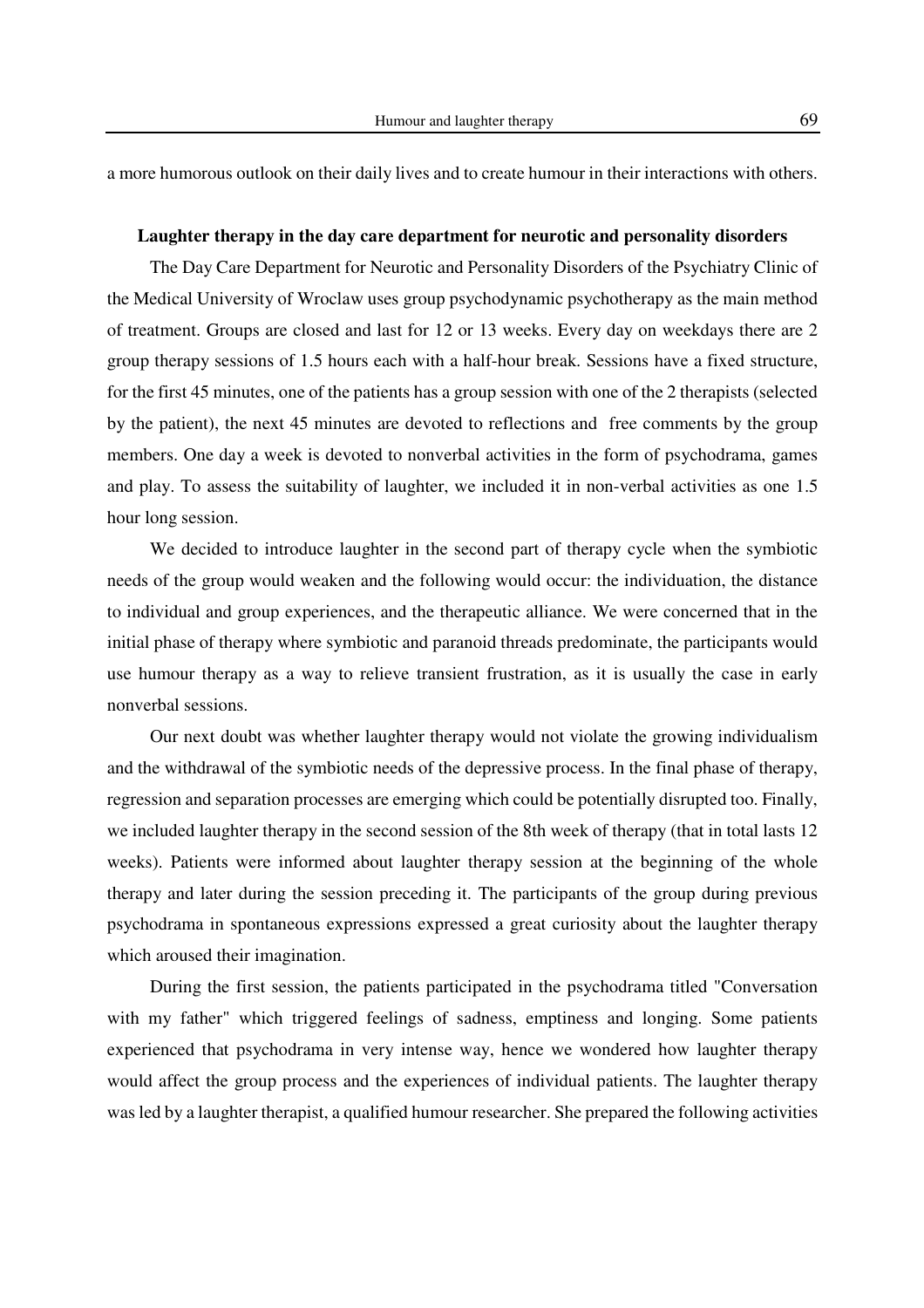for the patients:

- watching "Mr Bean" (episode: Do-it-yourself), eating popcorn, drawing a plan of own flat using left hand and exchanging the drawings with other patients in order to guess the meaning of particular elements of the drawings
- watching a sketch by Ireneusz Krosny titled: "Jesteś szalona" [You are crazy] and inventing in groups of 4 funny walks
- tasks for groups of 2 or 3:
- playing mini table tennis
- playing in maxi badminton
- slalom forward and backwards between skittles carrying an egg on a giant spoon
- playing "Twister"
- reading a book with jokes
- creating stories using names of random items placed in the box(sling, deodorant, tights etc.), reading own story in front of other patients

It is important to note that that particular laughter therapy did not mention patients' problems. None of the tasks concerned patients' illnesses, feelings or experiences. During laughter therapy the chairs were rearranged in a circle, patients sat close to each other, their chairs touched. The relaxed form of the session, freedom in choosing activities, encouraging patients to experience different activities stimulated spontaneity, creativity and clearly relaxed the patients. It was a novelty for the patients that the therapist waited for all patients before starting the session. It was a message that participation of each and every patient was important. Carrying out the tasks required from patients on different planes and taking up different postures: exercises on the floor, curling up, hunching, extending arm high above one's head, standing on toes, sitting on the chair, walking backwards. In order to freely play maxi badminton, some patients moved to corridor (just outside the room).

Our observation showed that at the beginning of the session (when watching the film) only few patients reacted to it with laughter. Those were the patients who were able to contain different contradictory emotional states or dissociated themselves from negative emotions, trying not to experience them. The possibility to eat popcorn facilitated adaptation to the session convention. Patients shared popcorn with each other and took on a role of cinema viewers more easily. Later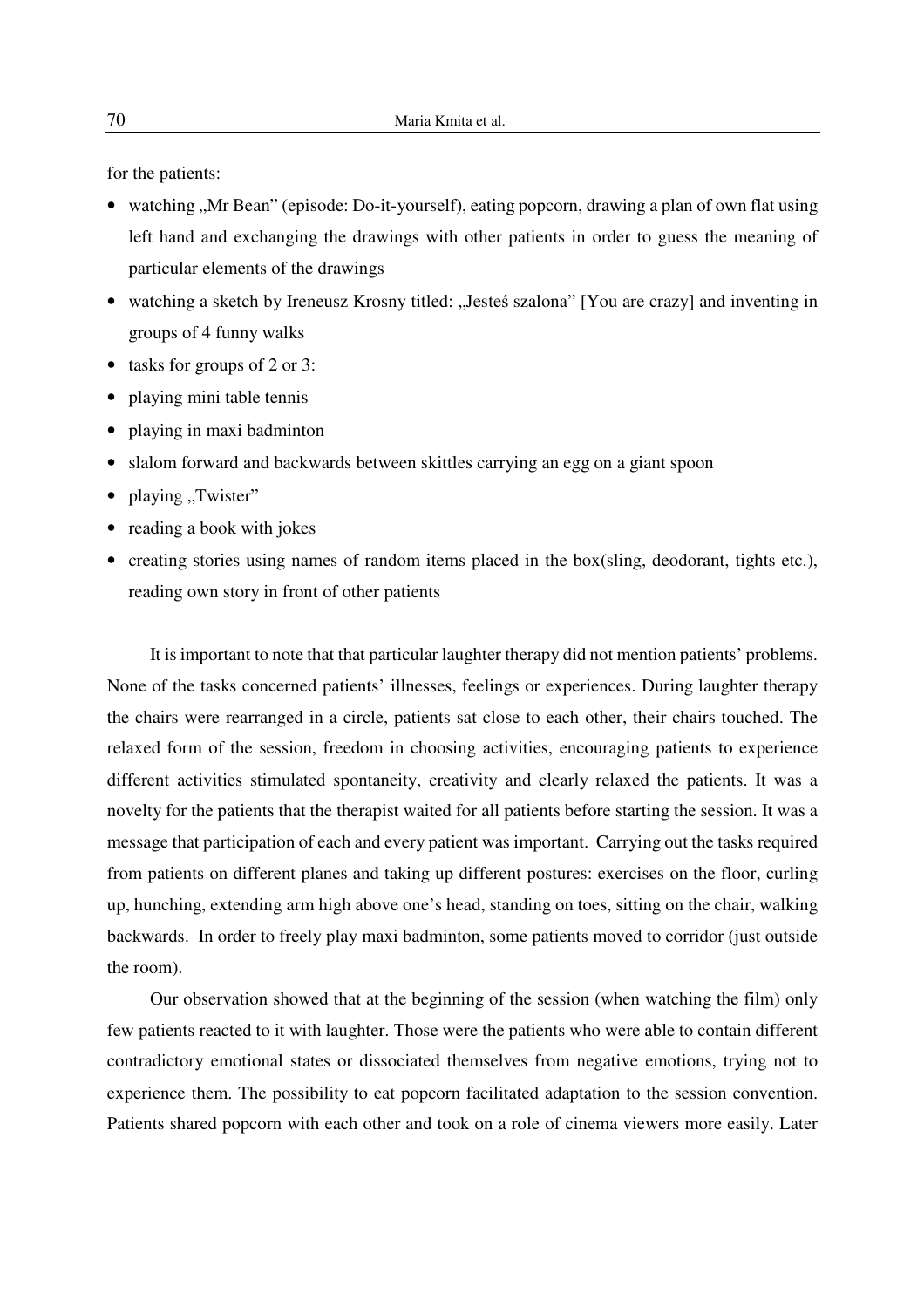during that session all patients, except one, took active part in the activities. They spontaneously formed groups. At the beginning they selected group members based on who they liked, however later patients who were usually in oppositional relationships, started cooperating too. It was clear that it was the most fruitful cooperation, awaking lively positive emotions. Patients encouraged and invited each other to participating in subsequent tasks. With time we noted that the type of chosen activity became more important for the patients than the fact who they performed it with. There was a lot of noise during the session but the patients were not bothered by it. Some patients enjoyed moving, changing bodily positions. We observed some competition, a need to test oneself in terms of physical fitness. Moving during the session triggered positive emotions and gave a boost of energy even to withdrawn patients.

Observing the session from behind a two-way mirror, we had an impression that patients were experiencing levity, were spontaneous and full of energy characteristic for childhood. In the context of earlier psychodrama session and longing for father that occurred in the group, the laughter therapy resembled playing with a parent.

The day after the laughter therapy, the patients during the initial round expressed a willingness to participate in a laughter therapy again. They talked about the activities that took place during the laughter therapy, they commented on spontaneity and involvement of other patients who were not that spontaneous earlier. The patient who did not take part in the laughter therapy session was criticised for lack of openness by a patient who took part in the laughter therapy superficially and with a big unconscious fear requiring unwinding. Both of those patients used projection and in a situation of great tension exhibited paranoid reaction. The patient who expressed the criticism left to do individual work showing lack of trust to the group. She talked about defences by distancing and formalizing and the fear of direct contact. The therapists understood the patient's reflections were the result of a confrontation with her own spontaneity experienced during laughter, and individual work with therapist was the means to reduce fear of revealing spontaneity. The individual decisions of group members are always "immersed" in a group context, so it can be assumed that the group as a whole was facing anxiety over fun and the experienced joy.

In the following days, individual sessions were attended by people who were previously characterized by large, paranoid, or passive-aggressive resistance. They talked about the need for close contact, trust and care as well as the frustration of those needs resulting from their anger,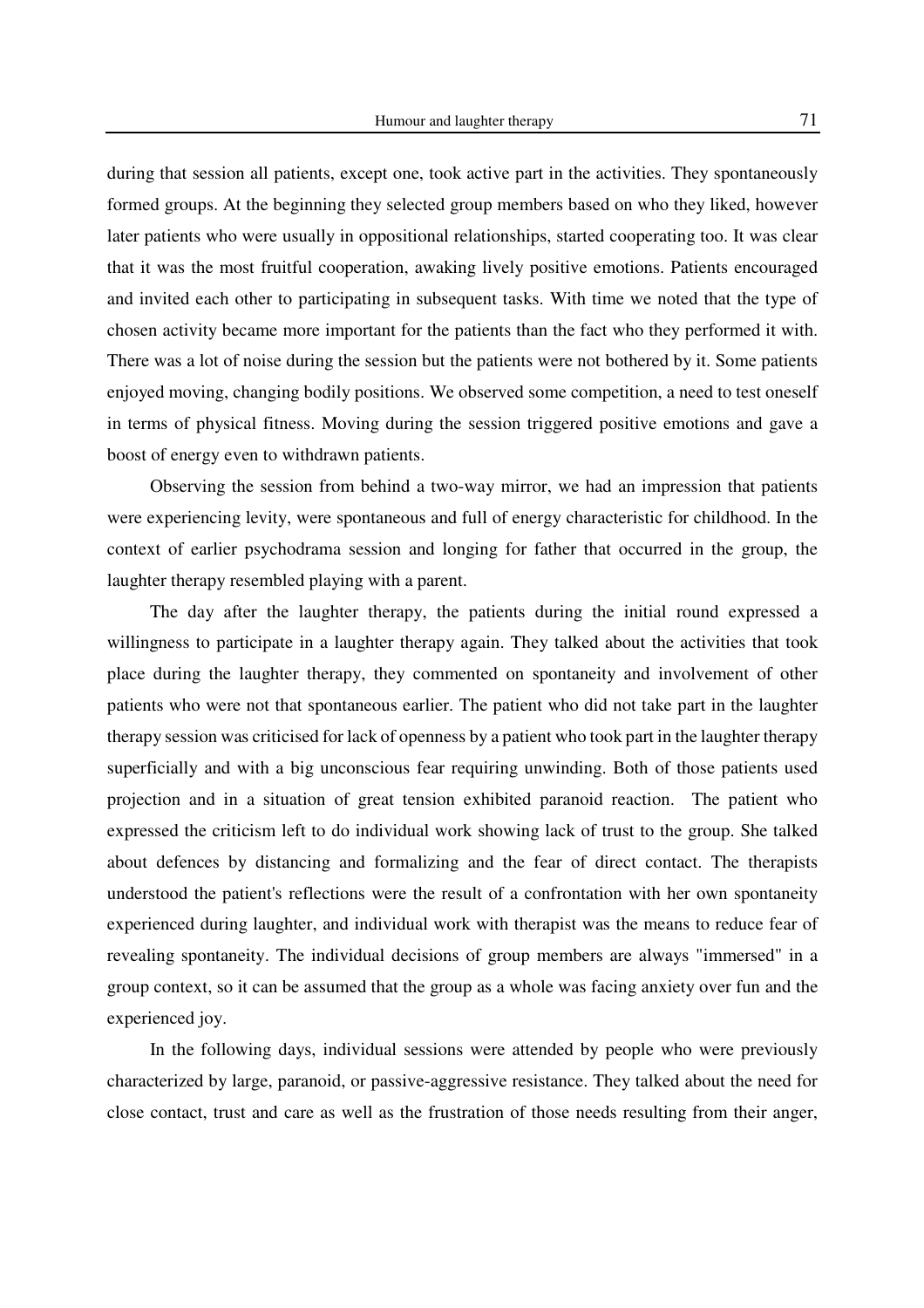grief and resignation. They referred to the paradoxical and incomprehensible, in their opinion, discrepancy between perceiving loved ones as good and bad at the same time. The statements of the patients did not yet contain a synthetic ambivalence, but rather a relation of good and bad experiences, clearly mentioned together, which predicted the beginning of the process of acquiring ambivalence.

The reaction of the group in the days following laughter sessions had an oscillatory dynamics - immediately after the classes, the controlling superego suppressing the expression of joyful, libidinal experience was activated. Patients in the day care department of neurosis are deeply psychologically traumatized, and in order to function in everyday life, they separate traumatic areas by means of defence mechanisms: envy, denial, displacement, splitting, projection and dissociation. During the laughter therapy session the patients dependent on the laughter therapist were encouraged and, more clearly, "seduced" by the prospect of fun and joy. After the laughter session they went home, stayed with their own experiences, and being unable to maintain a cheerful mood, they activated normal defences. The sessions the next day after laughter therapy were with other therapists, which further aggravated the shame and guilt (they were having fun with another person), and became angry with the patient who did not participate in laughter (who remained "innocent"). Therapists accepted the laughter experiences which reduced the blocking activity of the superego. It is worth mentioning, however, that the therapists contained the controlling group reaction of the superego, giving patients freedom, but they themselves had trouble processing it, which resulted in its displacement to a supervisor with restrictive psychoanalytic orientation. The consequence was the separation of the therapeutic team into "permissive" part and "restrictive" part and long discussions between them.

It seems that laughter unlocked in some patients a combination of conscious experiencing with unconscious good experiences, previously suppressed or denied. Those good experiences were too painful to survive (due to their sparsity) and were dissociated. Laughter, to a certain extent, allowed them to return and, consequently, strengthen the integration process.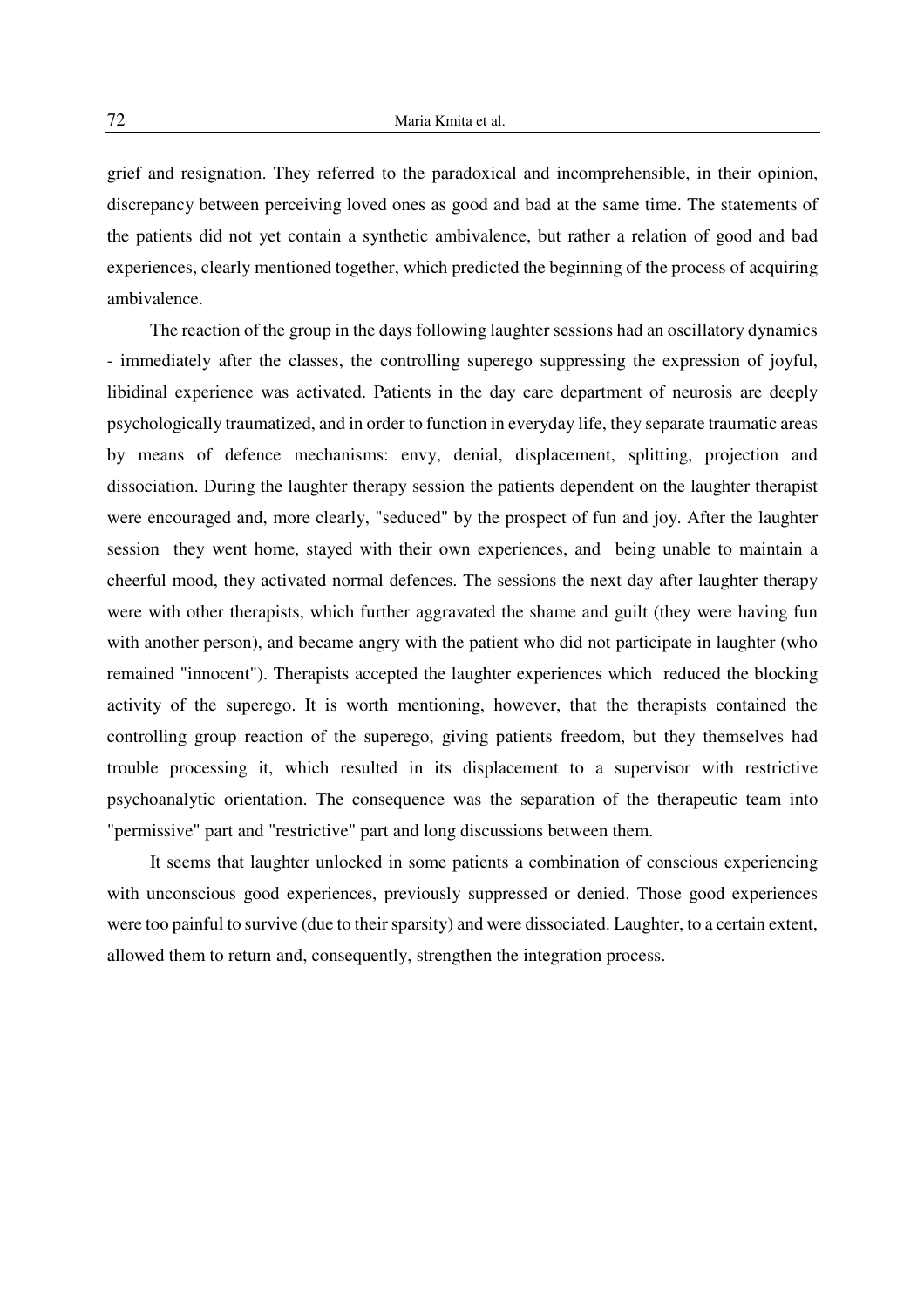## **Conclusions**

Despite therapists' concerns, the laughter therapy session was well received by the patients. They willingly took part in it, did not resist it (apart from one paranoid patient who consistently refused to take part in all nonverbal activities). At the beginning, while watching 'Mr Bean', we noted a transitional phase characterised by boredom, anger and resistance that yielded to amusement- still during the film. The patients resembled sad, resentful children who finally let parents amuse them.

It is important to note that the laughter therapy session was run by a qualified humour researcher so it was not joking during therapy described by Bloch or Kubie [14, 15]. It was similar to situation described by Sheesley et al [16], where laughter therapy (not humour or joking during therapy) increased the efficiency of social phobia treatment [16].

Patients' reactions showed that laughter therapy can serve to rediscover their inner child (see Patterson [17] and Miller [18]). Humour due to its link to play can provide a temporary return to a child's world and this can give patients momentary levity and restore their ability to enjoy playing [19]. After all ,,in humour and in play the superego takes a holiday!" [20, p. 17].

Humour provides a psychological liberation [21], which in the aforementioned laughter therapy session was expressed in patients' enthusiastic and involvement in the activities. It is possible that their behaviour was not just caused by a playful and innovative session format but also the lack of some elements characterising other therapeutic sessions such as analysis problems of individual patients. Thus the presented laughter therapy provided a dual liberation. Firstly, it liberated patients from thinking about their problems. Secondly, it provided a liberation from a typical therapy. It can be argued that a laughter therapy can be a counterbalance to the rest of sessions in a group therapy. It is some kind of springboard not only due to its form but also content.

Nevertheless, the differences between ordinary therapy and laughter therapy may represent a 'discotheque after funeral" to the patients. This can cause extreme emotions in patients- firstly euphoria and then anxiety or sadness. An occurrence of enjoyment straight after experiencing sadness, resentment and anger was a precious emotional experience relativizing negative mood. Thus in future laughter therapy could be distributed more evenly for instance by implementing some activities from laughter therapy into other therapeutic sessions. Humour then could serve as a way to communicate and discuss different problems thus it could help patients on a daily basis to look at their problems from a different, more positive perspective (see Goldin and Bordan [13])